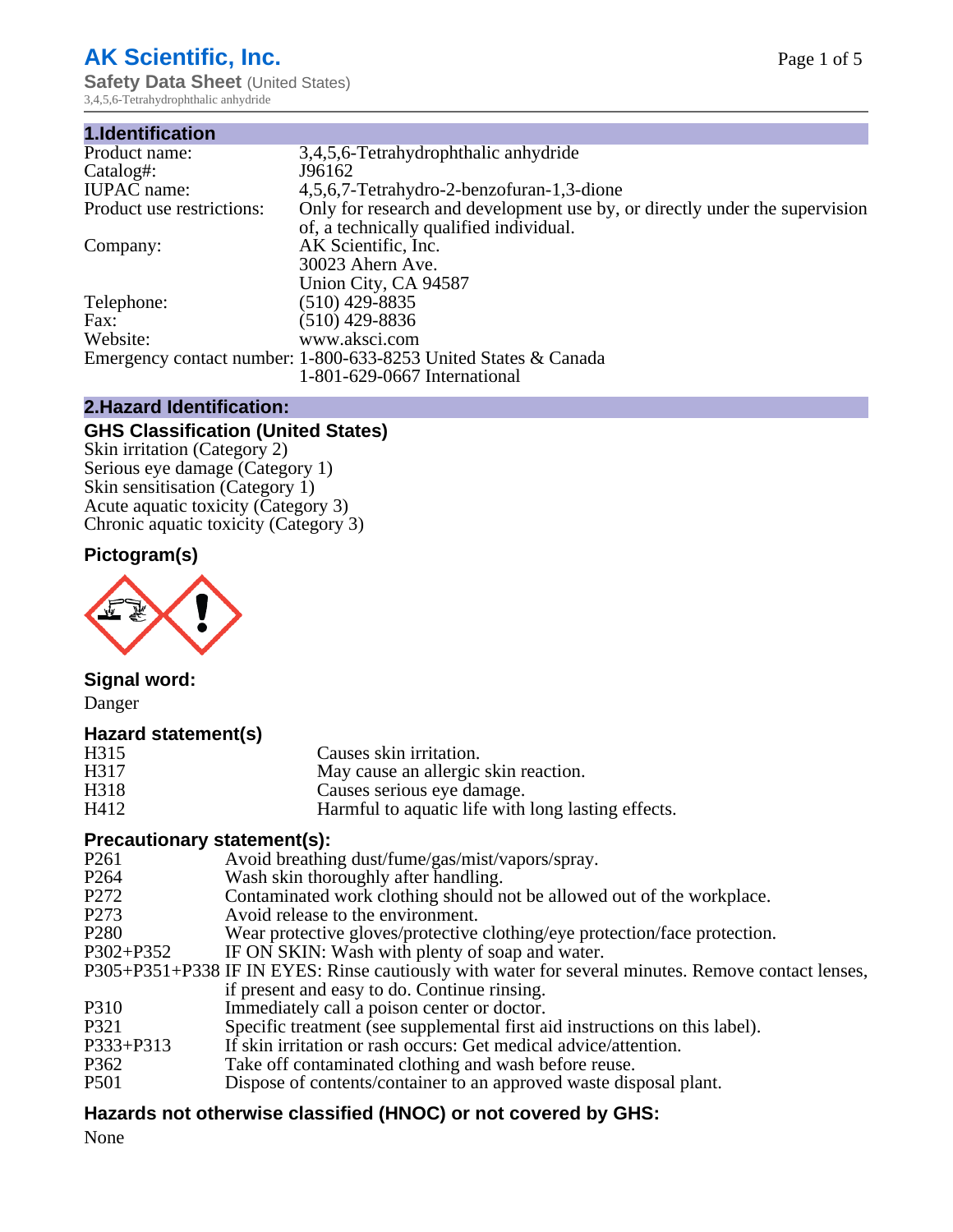| 3. Composition/Information on Ingredients |                |  |
|-------------------------------------------|----------------|--|
| Synonyms:                                 | Not available. |  |
| CAS#:                                     | 2426-02-0      |  |
| Purity:                                   | 95%            |  |
| EC:                                       | 219-374-3      |  |

## **4. First Aid Measures**

**General Information:** Immediately remove any clothing contaminated by the product. Move out of dangerous area. Consult a physician and show this safety data sheet.

**Inhalation:** Move person to fresh air. If not breathing, give artificial respiration. If breathing is difficult, give oxygen. Obtain medical aid.

**Skin contact:** Immediately flush skin with running water for at least 15 minutes while removing contaminated clothing and shoes. Wash clothing before reuse. Obtain medical aid immediately. **Eye contact:** Immediately flush open eyes with running water for at least 15 minutes. Obtain medical aid immediately.

**Ingestion:** Do NOT induce vomiting without medical advice. Rinse mouth with water. Never administer anything by mouth to an unconscious person. Obtain medical aid immediately.

**Most important symptoms and effects, both acute and delayed:** No further information available. Please see sections 2 and 11.

**Indication of any immediate medical attention and special treatment needed:** No further information available.

### **5. Fire Fighting Measures**

**Suitable extinguishing media:** Use water spray, dry chemical, carbon dioxide, or chemical foam. **Specific hazards arising from the chemical:** Carbon oxides.

**Advice for firefighters:** As in any fire, wear a NIOSH-approved or equivalent, pressure-demand, self-contained breathing apparatus and full protective gear. During a fire, irritating and highly toxic gases may be generated by thermal decomposition or combustion.

## **6. Accidental Release Measures**

**Personal precautions, protective equipment and emergency procedures:** Wear protective equipment and keep unprotected personnel away. Ensure adequate ventilation. Remove all sources of ignition. Prevent further leak or spill if safe to do so. For personal protective equipment, please refer to section 8.

**Environmental precautions:** Do not let product enter drains, other waterways, or soil.

**Methods and materials for containment and cleaning up:** Prevent further leak or spill if safe to do so. Vacuum, sweep up, or absorb with inert material and place into a suitable disposal container. Consult local regulations for disposal. See section 13 for further disposal information.

### **7. Handling and Storage**

**Precautions for safe handling:** Avoid contact with skin, eyes, and personal clothing. Wash hands thoroughly after handling. Avoid breathing fumes. Use only with adequate ventilation. Wear suitable protective clothing, gloves, and eye/face protection. Keep away from sources of ignition. Minimize dust generation and accumulation. Keep container tightly closed. Open and handle container with care. Do not eat, drink, or smoke while handling.

**Conditions for safe storage, including any incompatibilities:** Store in a tightly-closed container when not in use. Store in a cool, dry, well-ventilated area away from incompatible substances.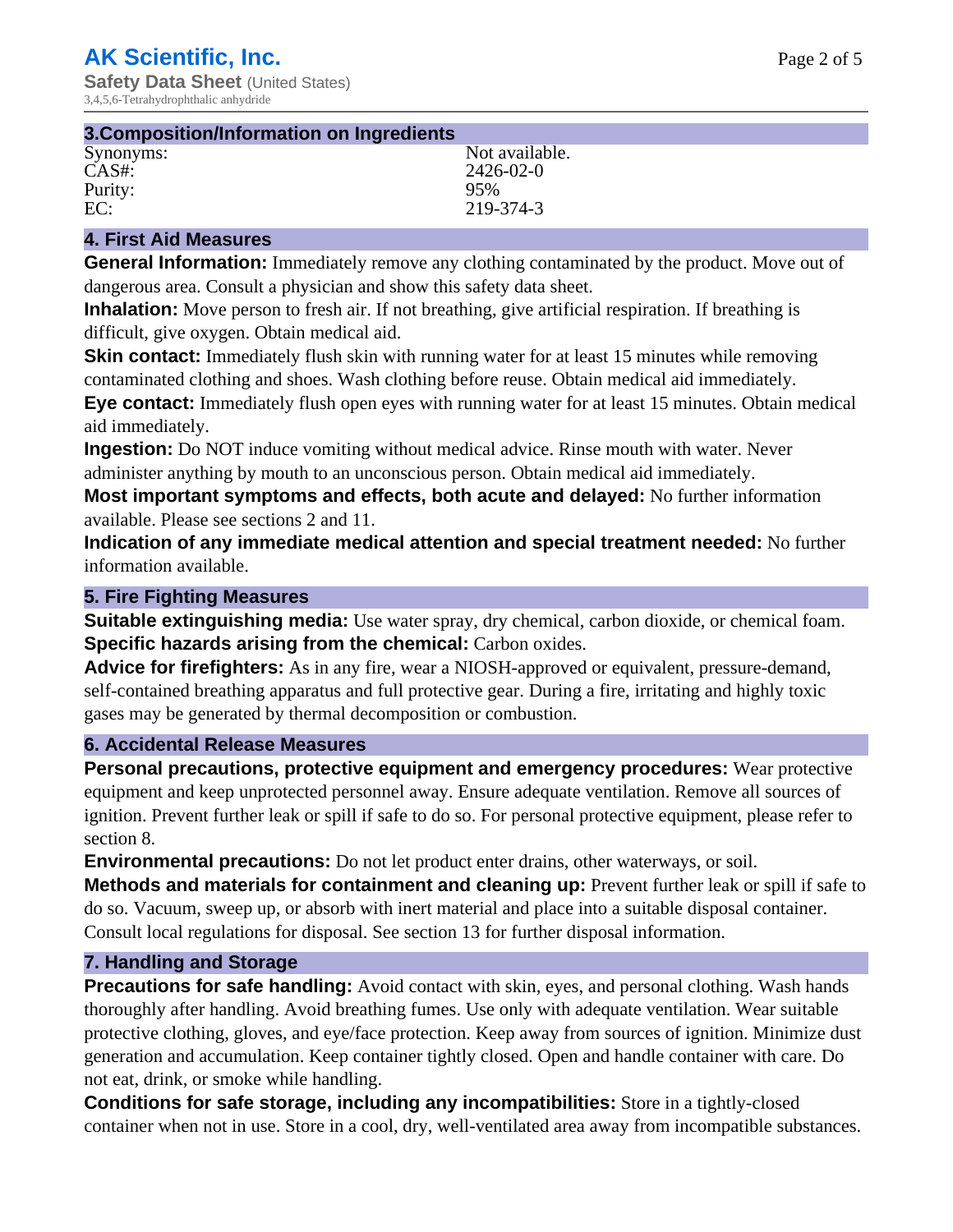Keep away from sources of ignition.

## **8. Exposure Controls/Personal Protection**

#### **Exposure limits:**

| <b>OSHA PEL:</b>  | Not available. |
|-------------------|----------------|
| NIOSH REL:        | Not available. |
| <b>ACGIH TLV:</b> | Not available. |

**Appropriate engineering controls:** Avoid contact with skin, eyes, and clothing. Wash hands before breaks and immediately after handling the product. Facilities storing or utilizing this material should be equipped with an eyewash fountain. Use adequate general and local exhaust ventilation to keep airborne concentrations low.

## **Personal protection**

| Eyes:        | Based on an evaluation of the eye or face hazards present, wear chemical splash-resistant<br>safety glasses or goggles with side protection. A face shield may be appropriate in some                                                                                                                                                                         |
|--------------|---------------------------------------------------------------------------------------------------------------------------------------------------------------------------------------------------------------------------------------------------------------------------------------------------------------------------------------------------------------|
|              | workplaces. Use eyewear tested and approved under appropriate government standards<br>such as OSHA 29 CFR 1910.133 or EU EN166.                                                                                                                                                                                                                               |
| Hands:       | Wear gloves selected based on an evaluation of the possible hazards to hands and skin,<br>the duration of use, the physical conditions of the workplace, and the chemical resistance                                                                                                                                                                          |
|              | and physical properties of the glove material.                                                                                                                                                                                                                                                                                                                |
|              | Skin and body: Protective clothing must be selected based on the hazards present in the workplace, the                                                                                                                                                                                                                                                        |
|              | physical environment, the duration of exposure, and other factors. No fabric can provide<br>protection against all potential hazards; therefore it is important to select the appropriate<br>protective clothing for each specific hazard. At the minimum, wear a laboratory coat and<br>close-toed footwear.                                                 |
| Respiratory: | Respirators are not a substitute for accepted engineering control measures such as<br>enclosure or confinement of the operation, general and local ventilation, and substitution<br>of less toxic materials. When respiratory personal protective equipment is appropriate<br>based on an assessment of respiratory hazards in the workplace, use a NIOSH- or |

CEN-certified respirator.

| 9. Physical and Chemical Properties |                       |
|-------------------------------------|-----------------------|
| <b>Physical State:</b>              | Light yellow flakes   |
| Molecular Formula:                  | <b>C8H8O3</b>         |
| Molecular Weight:                   | 152.15                |
| Odor:                               | Not available.        |
| pH:                                 | Not available.        |
| <b>Boiling Point Range:</b>         | Not available.        |
| Freezing/Melting Point:             | $70-74$ °C            |
| <b>Flash Point:</b>                 | Not available.        |
| <b>Evaporation Rate:</b>            | Not available.        |
| Flammability(solid,gas):            | Please see section 2. |
| Explosive limits:                   | Not available.        |
| Vapor Pressure:                     | Not available.        |
| Vapor Density:                      | Not available.        |
| Solubility:                         | Not available.        |
| <b>Relative Density:</b>            | Not available.        |
| Refractive Index:                   | Not available.        |
| Volatility:                         | Not available.        |
| <b>Auto-ignition Temperature:</b>   | Not available.        |
| Decomposition Temperature:          | Not available.        |
| <b>Partition Coefficient:</b>       | Not available.        |

## **10. Stability and Reactivity**

Reactivity: Not available.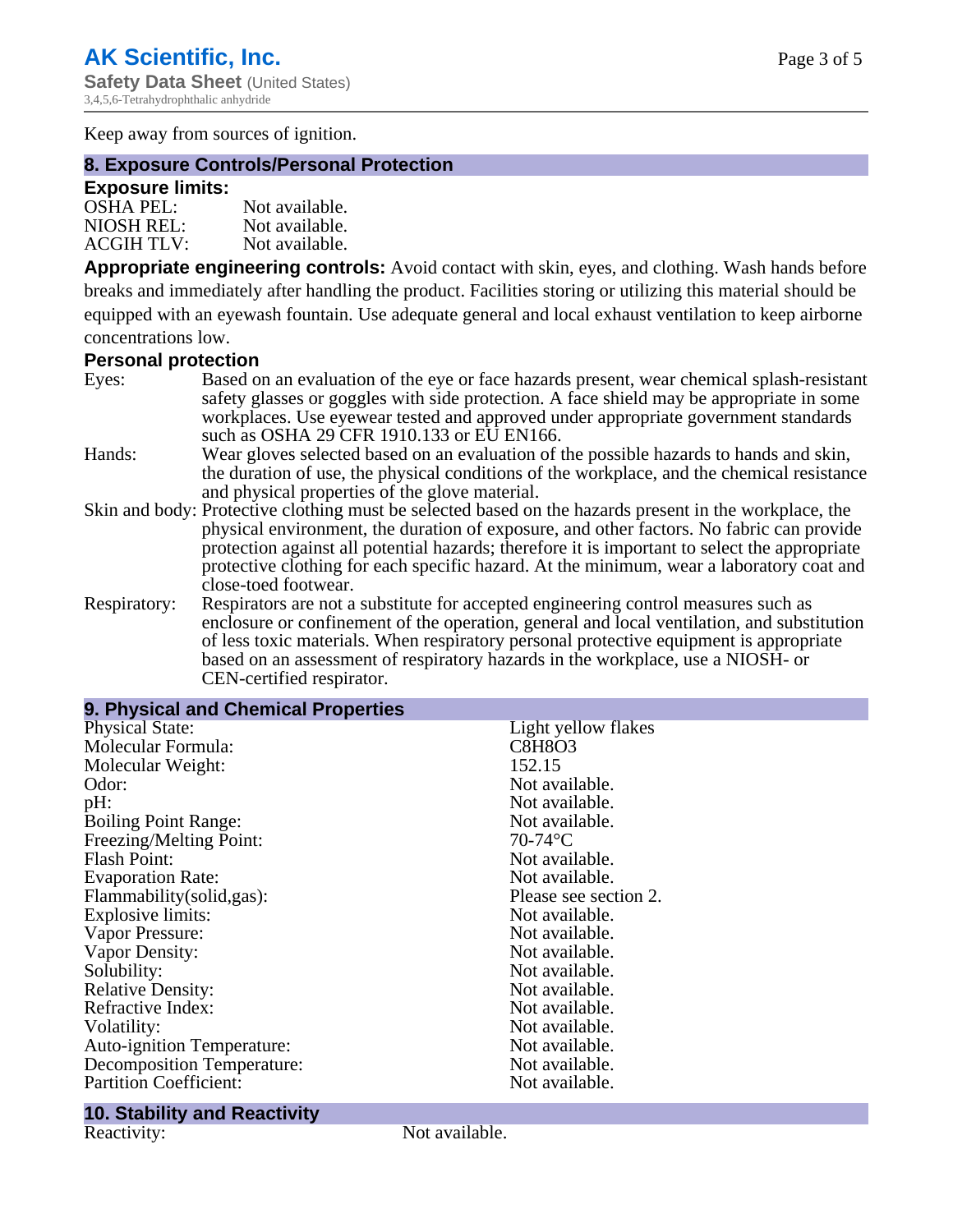| Chemical stability:                 | Stable under recommended temperatures and pressures. |
|-------------------------------------|------------------------------------------------------|
| Possibility of hazardous reactions: | Not available.                                       |
| Conditions to avoid:                | Dust generation.                                     |
| Incompatible materials:             | Strong oxidizing agents.                             |
| Hazardous decomposition products:   | Carbon oxides.                                       |
| 11. Toxicological Information       |                                                      |

RTECS# Not available. Acute toxicity: Not available.<br>
Routes of exposure: Inhalation, eye Symptoms related to the physical,chemical and toxicological characteristics:

Inhalation, eye contact, skin contact, ingestion. Skin contact may result in inflammation characterized by itching, scaling, reddening, blistering, pain or dryness. Eye contact may result in redness, pain or severe eye damage. Inhalation may cause irritation of the lungs and respiratory system. Overexposure may result in serious illness or death.

#### **Carcinogenicity**

| IARC: | Not classified.                                                                                       |
|-------|-------------------------------------------------------------------------------------------------------|
| NTP:  | Not listed.                                                                                           |
| OSHA: | Not listed.                                                                                           |
|       | Acute toxic effects: Inflammation of the eye is characterized by redness, watering, and itching. Skin |
|       | inflammation is characterized by itching, scaling, reddening, or, occasionally,                       |
|       | blistering.                                                                                           |

#### **12. Ecological Information** Ecotoxicity: Not available.<br>
Persistence and degradability: Not available.<br>
Not available. Persistence and degradability:<br>
Bioaccumulative potential:<br>
Not available.<br>
Not available. Bioaccumulative potential:<br>
Mobility in soil:<br>
Mobility in soil:<br>
Not available. Mobility in soil:<br>
Other adverse effects:<br>
Other adverse effects:<br>
Not available. Other adverse effects:

**13. Disposal Considerations**

Disposal of waste: Chemical waste generators must determine whether a discarded chemical is classified as hazardous waste. US EPA guidelines for the classification determination are listed in 40 CFR 261.3. Additionally, waste generators must consult state and local hazardous waste regulations to ensure complete and accurate classification. Observe all federal, state and local regulations when disposing of the substance.

Disposal of packaging: Do not reuse containers. Dispose of as unused product.

## **14. Transportation Information**

| <b>DOT (United States)</b> |                |
|----------------------------|----------------|
| UN number:                 | Not hazmat     |
| Proper shipping name:      | Not available. |
| Transport hazard class:    | Not available. |
| Packing group:             | Not available. |
| <b>IATA</b>                |                |
| <b>UN Number:</b>          | Not DG         |
| Proper shipping name:      | Not available. |
| Transport hazard class:    | Not available. |
| Packing group:             | Not available. |
| 15. Regulatory Information |                |